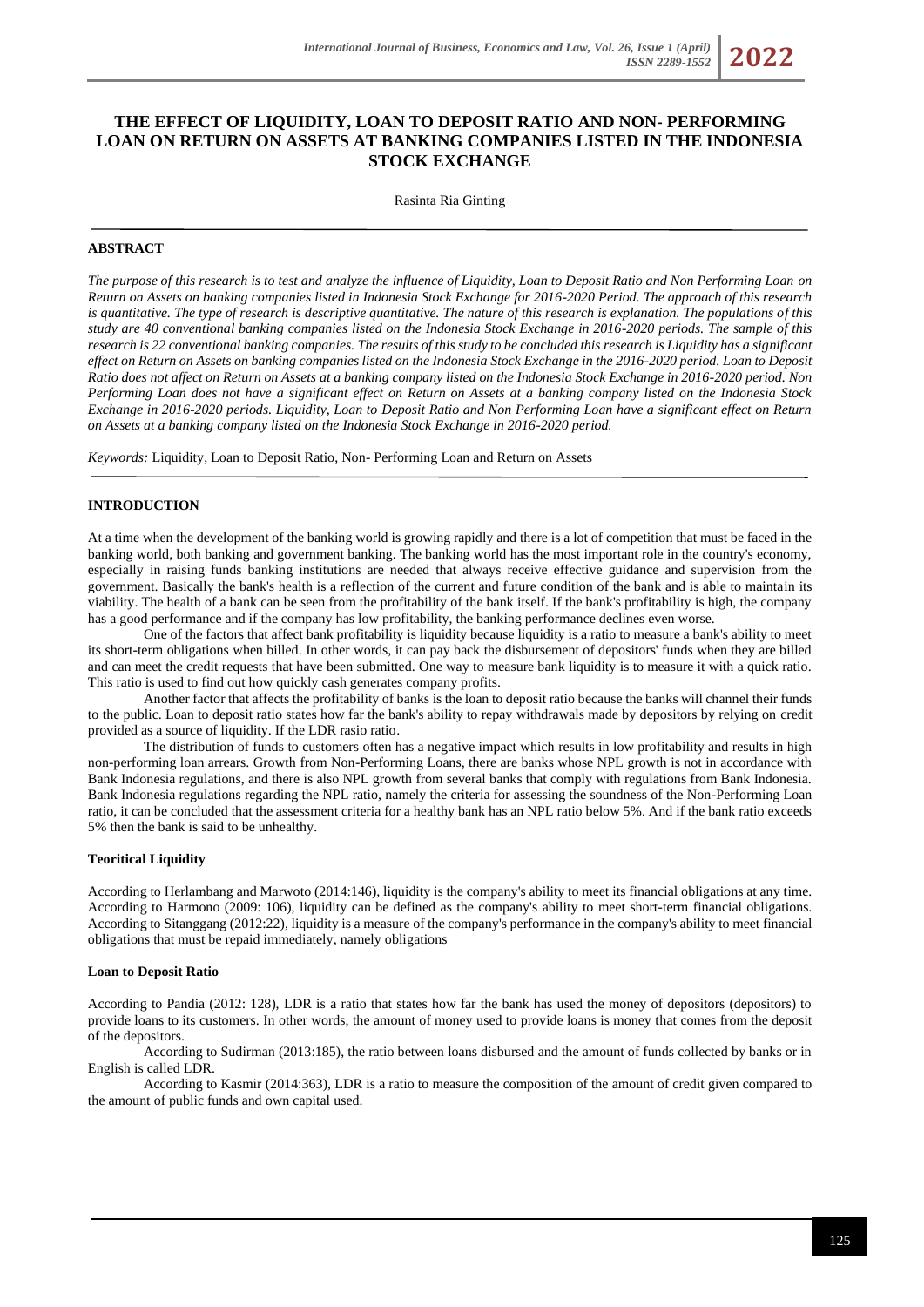### **Non Performing Loan**

According to Latumaerissa (2014:164), NPL is one indicator of the soundness of commercial banks. Because the high NPL shows the inability of commercial banks in the assessment process up to the disbursement of credit to debtors.

According to F.X Soegeng (2018), NPL or the ratio of non-performing loans is the comparison between bad loans and the total loans disbursed by banks to the public. Bad credit is credit that the bank failed to collect.

### **Return on Assets**

According to Hery (2016: 193), the return on assets (ROA) is a ratio that shows how big the contribution of assets is in creating net income. In other words, this ratio is used to measure how much net profit will be generated from each rupiah of funds embedded in total assets.

According to Pandia (2012:71), ROA is a ratio that shows the comparison between profit (before tax) and the bank's total assets, this ratio shows the level of efficiency of asset management carried out by the bank concerned.

### **Effect of Liquidity on Return on Assets**

According to Pandia (2012:124), if a bank wants to have a high level of liquidity, then the bank will be at a high level of safety but will get a low level of profitability. Vice versa, if the bank wants to get maximum profit, the bank's liquidity will be low and less secure in dealing with cash withdrawals by its customers. Therefore, in discussing bank liquidity, bankers often see a dilemma called the liquidity versus profitability dilemma.

According to Muhammad (2014: 158), excess and lack of liquidity both have an impact on banks. If the bank is too conservative in managing liquidity in the sense that maintaining liquidity is too large, it will result in the bank's profitability being low, although from a liquidity shortage risk perspective, it will be safe. On the other hand, if a bank adopts aggressive liquidity management, it tends to be close to liquidity shortage risk but has the opportunity to earn high profits.

### **The Effect of Loan To Deposit Ratio on Return on Assets**

According to Pandia (2012: 182), funds in the banking world, because the greater the funds that can be raised by a bank, the greater the ability of the bank to provide/distribute credit. This means that the amount of bank income will be greater, but the large amount of bank income does not guarantee that it will create large profits; if all or most of the funds used for credit are expensive.

According to Kasmir (2013: 242), for banks or other financial institutions that the ability to channel funds through loans is a must, this is because banking activities do provide loans. So, if the company is not able to provide or increase the number of loans, it will endanger the life of the bank, and vice versa if it is able to meet the credit targets disbursed, both the amount of funds and the number of debtors, then it is a success for the company

### **The Effect of Loan To Deposit Ratio on Return on Assets**

According to Pandia (2012: 182), funds in the banking world, because the greater the funds that can be raised by a bank, the greater the ability of the bank to provide/distribute credit. This means that the amount of bank income will be greater, but the large amount of bank income does not guarantee that it will create large profits; if all or most of the funds used for credit are expensive.

According to Kasmir (2013: 242), for banks or other financial institutions that the ability to channel funds through loans is a must, this is because banking activities do provide loans. So, if the company is not able to provide or increase the number of loans, it will endanger the life of the bank, and vice versa if it is able to meet the credit targets disbursed, both the amount of funds and the number of debtors, then it is a success for the company.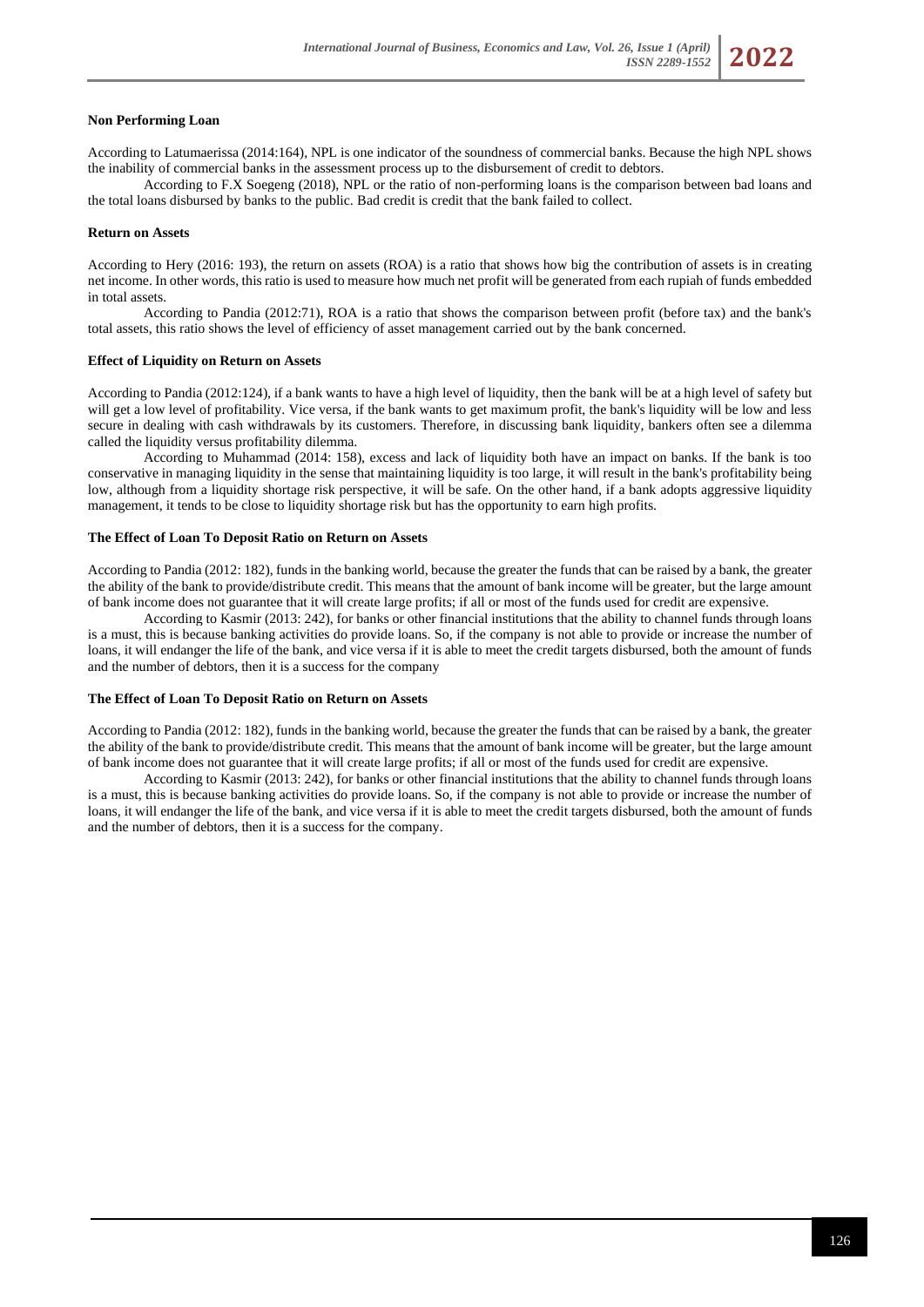### **Conceptual Framework**

Based on the previous description, the conceptual framework can be described as follows:



**Picture 1 Conceptual Framework**

Based on the conceptual framework, the hypotheses of this research are as follows:

- H1: Liquidity Affects Return on Assets in Banking Companies Listed on the Indonesia Stock Exchange for the 2016-2020 Period. H2: Loan to Deposit Ratio has an effect on Return on Assets in Banking Companies Listed on the Indonesia Stock Exchange for the 2016-2020 period.
- H3: Non-Performing Loans Affect Return on Assets in Banking Companies Listed on the Indonesia Stock Exchange for the 2016- 2020 period.
- H4 : Liquidity, Loan to Deposit Ratio and Non-Performing Loan have an effect on Return on Assets in Banking Companies Listed on the Indonesia Stock Exchange for the 2016-2020 period.

# **RESEARCH METHODOLOGY**

The place of research carried out by researchers is in Banking Companies Listed on the Indonesia Stock Exchange for the 2016- 2020 period by accessing the website www.idx.co.id. This research was started from December 2016 - August 2017.

This research approach is quantitative research. This type of research is a quantitative descriptive type. The nature of this research is explanatory research.

The population in this study were 40 conventional banking companies listed on the Indonesia Stock Exchange for the 2016-2020 period. The sample of this study was 22 conventional banking companies.

Before the regression model obtained is used to test the hypothesis, the model is first tested for classical assumptions. Classical assumption tests performed include: autocorrelation test, heteroscedasticity test, and multicollinearity test. This data analysis model uses multiple regression analysis.

# **RESEARCH RESULTS AND DISCUSSION**

Multiple linear regression analysis was used to predict the change (increase and decrease) of the dependent variable which was explained / connected by two or more independent variables as predictors to be manipulated and to determine whether there was an influence between the independent variables on the dependent variable.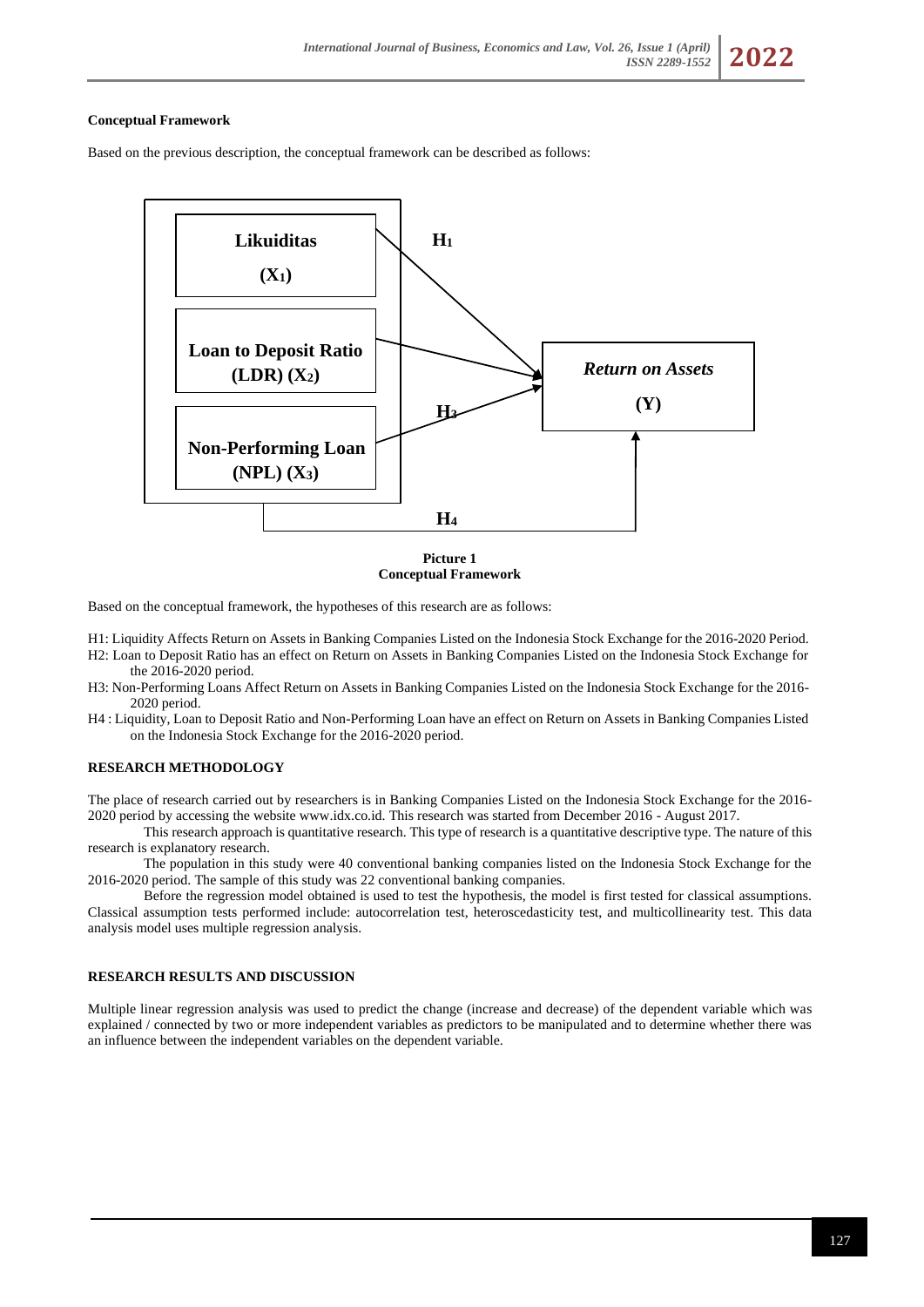*ISSN 2289-1552* **2022**

# **Table 1Multiple Linear Regression Analysis Results**

| Coefficients <sup>a</sup> |            |                                    |            |              |          |      |  |  |  |
|---------------------------|------------|------------------------------------|------------|--------------|----------|------|--|--|--|
|                           |            |                                    |            | Standardized |          |      |  |  |  |
|                           |            | <b>Unstandardized Coefficients</b> |            | Coefficients |          |      |  |  |  |
| Model                     |            | B                                  | Std. Error | Beta         | t        | Sig. |  |  |  |
| 1                         | (Constant) | 2,758                              | 2,180      |              | 1,265    | ,209 |  |  |  |
|                           | $Ln_QR$    | ,377                               | ,100       | ,382         | 3,788    | ,000 |  |  |  |
|                           | Ln LDR     | $-.558$                            | ,491       | $-.117$      | $-1,136$ | ,259 |  |  |  |
|                           | $Ln$ NPL   | .001                               | ,082       | ,001         | ,007     | ,995 |  |  |  |

a. Dependent Variable: Ln\_ROA

Based on table 1 above, the regression formula is obtained as follows:

Firm Value= 2.758 + 0.377 X1- 0.558 X2+ 0.001 X3

- 1. A value of 2.758 units states that if the variables of Liquidity, Loan to Deposit Ratio and Non-Performing Loan are zero, the Return on Assets is 2.758 units.
- 2. The coefficient value of the liquidity variable is 0.377 units and has a positive value stating that every 1 unit increase in liquidity will cause an increase in Return on Assets of 0.377 units.
- 3. The value of the coefficient of the variable to Deposit Ratio is -0.558 units and a negative value means that every 1 unit decrease in the to Deposit Ratio will cause an increase in Return on Assets of 0.558 units.
- 4. The coefficient value of the Non-Performing Loan variable is 0.001 units and a positive value indicates that every 1 unit increase in Non-Performing Loans will cause an increase in Return on Assets of 0.001 units.

# **Table 2 Coefficient of Determination**

| <b>Model Summary</b> |                   |          |        |                   |  |  |  |  |  |  |
|----------------------|-------------------|----------|--------|-------------------|--|--|--|--|--|--|
|                      |                   |          |        | Std. Error of the |  |  |  |  |  |  |
| Model                |                   | R Square | Square | Estimate          |  |  |  |  |  |  |
|                      | .391 <sup>a</sup> | 153      |        | .648              |  |  |  |  |  |  |

a. Predictors: (Constant), Ln\_NPL, Ln\_QR, Ln\_LDR

Based on Table 2 above, the adjusted R Square (R2) coefficient of determination is 0.123 or equal to 12.3%. With a level of 12.3%, the independent variable has an effect on Return on Assets of 12.3%. And the remaining 87.7 is influenced by other variables such as Operational Cost of Operating Income (BOPO), Capital Adequacy Ratio (CAR), FDR (Financing to Deposit Ratio), good corporate governance, operating risk and cash turnover.

# **Table 3 Statistical Test Results F**

| Model |            | Sum of Squares | Df | Mean Square | F     | Sig.               |
|-------|------------|----------------|----|-------------|-------|--------------------|
|       | Regression | 6,390          | ◡  | 2,130       | 5,060 | 0.003 <sup>a</sup> |
|       | Residual   | 35,359         | 84 | ,421        |       |                    |
|       | Total      | 41,750         | 87 |             |       |                    |

a. Predictors: (Constant), Ln\_NPL, Ln\_QR, Ln\_LDR

b. Dependent Variable: Ln\_ROA

From Table 3 above, it can be seen that the Fcount result is 5.060> the value of Ftable is 2.71 then Ho is rejected and Ha is accepted with a significant value of 0.003 <0.05 so that Liquidity, Loan to Deposit Ratio and Non-Performing Loan have an effect and are significant on Return. on Assets in Banking Companies Listed on the Indonesia Stock Exchange for the 2016-2020 period.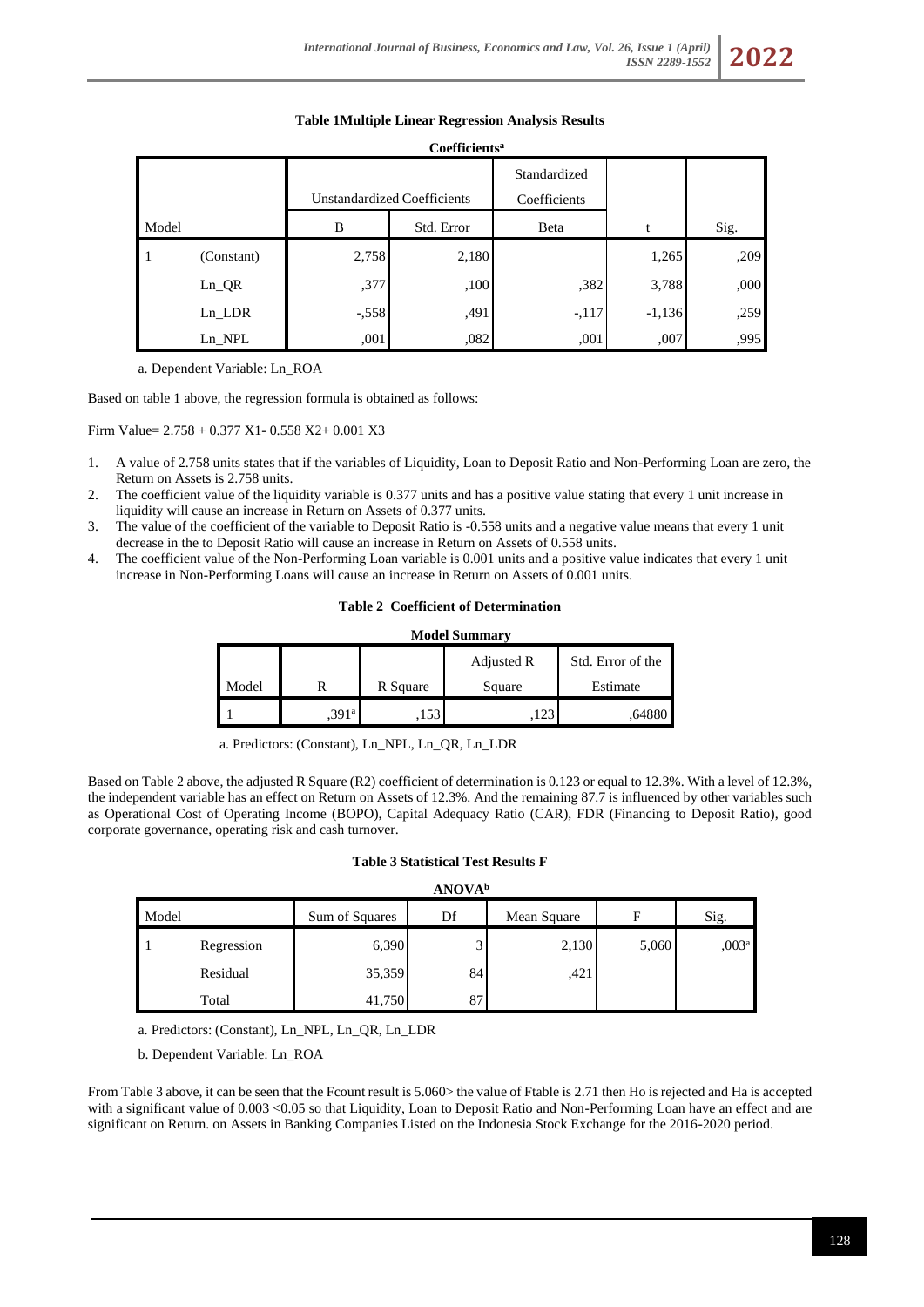# **Coefficients<sup>a</sup>** Model Unstandardized Coefficients Standardized Coefficients B Std. Error Beta t Sig. 1 (Constant) 2,758 2,180 1,265 ,209 Ln\_QR ,377 ,100 ,100 ,382 3,788 ,000 Ln\_LDR -,558 ,491 -,117 -1,136 ,259 1995, Dn\_NPL ,001 ,001 ,001 ,001 ,001 ,005 ,001

# **Table 4 Statistical Test Results t**

a. Dependent Variable: Ln\_ROA

Partial statistical test results are as follows:

- 1. Liquidity has a tcount value of  $3.788 > 1.988$ , then Ho is rejected and Ha is accepted with a significant value of 0.000 <0.05 so that Liquidity has an effect and is significant on Return on Assets in Banking Companies Listed on the Indonesia Stock Exchange for the 2016-2020 period.
- 2. Loan to Deposit Ratio has a tcount of -1.136 > -1.988 then Ho is accepted and Ha is rejected with a significant value of 0.259 > 0.05 so that the Loan to Deposit Ratio has no effect and is not significant on Return on Assets in Banking Companies Registered in Indonesia Stock Exchange 2016-2020 Period.
- 3. Non-Performing Loans have a tcount of 0.007 < 1.988, then Ho is accepted and Ha is rejected with a significant value of 0.995> 0.05 so that Non-Performing Loans have no effect and are not significant on Return on Assets in Banking Companies Listed on the Indonesia Stock Exchange Period 2016-2020.

# **Effect of Liquidity on Return on Assets**

The results of the study are that liquidity has an effect and is significant on Return on Assets in Banking Companies Listed on the Indonesia Stock Exchange for the 2016-2020 period.

The results of the study are in line with research by Defri (2012), which states that liquidity has a positive and insignificant effect on Return on Assets. According to Pandia (2012:124), if a bank wants to have a high level of liquidity, then the bank will be at a high level of safety but will get a low level of profitability. Vice versa, if the bank wants to get maximum profit, the bank's liquidity will be low and less secure in dealing with cash withdrawals by its customers. Therefore, in discussing bank liquidity, bankers often see a dilemma called the liquidity versus profitability dilemma.

# **The Effect of Loan To Deposit Ratio on Return on Assets**

The results of this study are the Loan to Deposit Ratio has no effect and is not significant on Return on Assets in Banking Companies Listed on the Indonesia Stock Exchange for the 2016-2020 period.

The results of this study are in line with the research replication of Dewi, et. al (2014) which states that LDR partially does not have a significant effect on ROA.

The results of the study are not in accordance with the theory of Pandia (2012: 182), funds in the banking world, because the greater the funds that can be raised by a bank, the greater the ability of the bank to provide/distribute credit. This means that the amount of bank income will be greater, but the large amount of bank income does not guarantee that it will create large profits; if all or most of the funds used for credit are expensive.

# **The Effect of Non-Performing Loans on Return on Assets**

The results of this study are non-performing loans have no effect and are not significant on the return on assets of banking companies listed on the Indonesia Stock Exchange for the 2016-2020 period.

The results of this study are in line with the replication of the research conducted by Negara and Sujana (2014) which states that NPL has no effect on profitability.

The results of the study are not in accordance with the theory of Latumaerissa (2014:164), NPL is one indicator of the soundness of commercial banks. Because the high NPL shows the inability of commercial banks in the assessment process up to the disbursement of credit to debtors. On the other hand, NPL will also lead to a high cost of capital, which is reflected in the operating costs of the commercial bank concerned. With the high cost of capital it will affect the net profit of the bank.